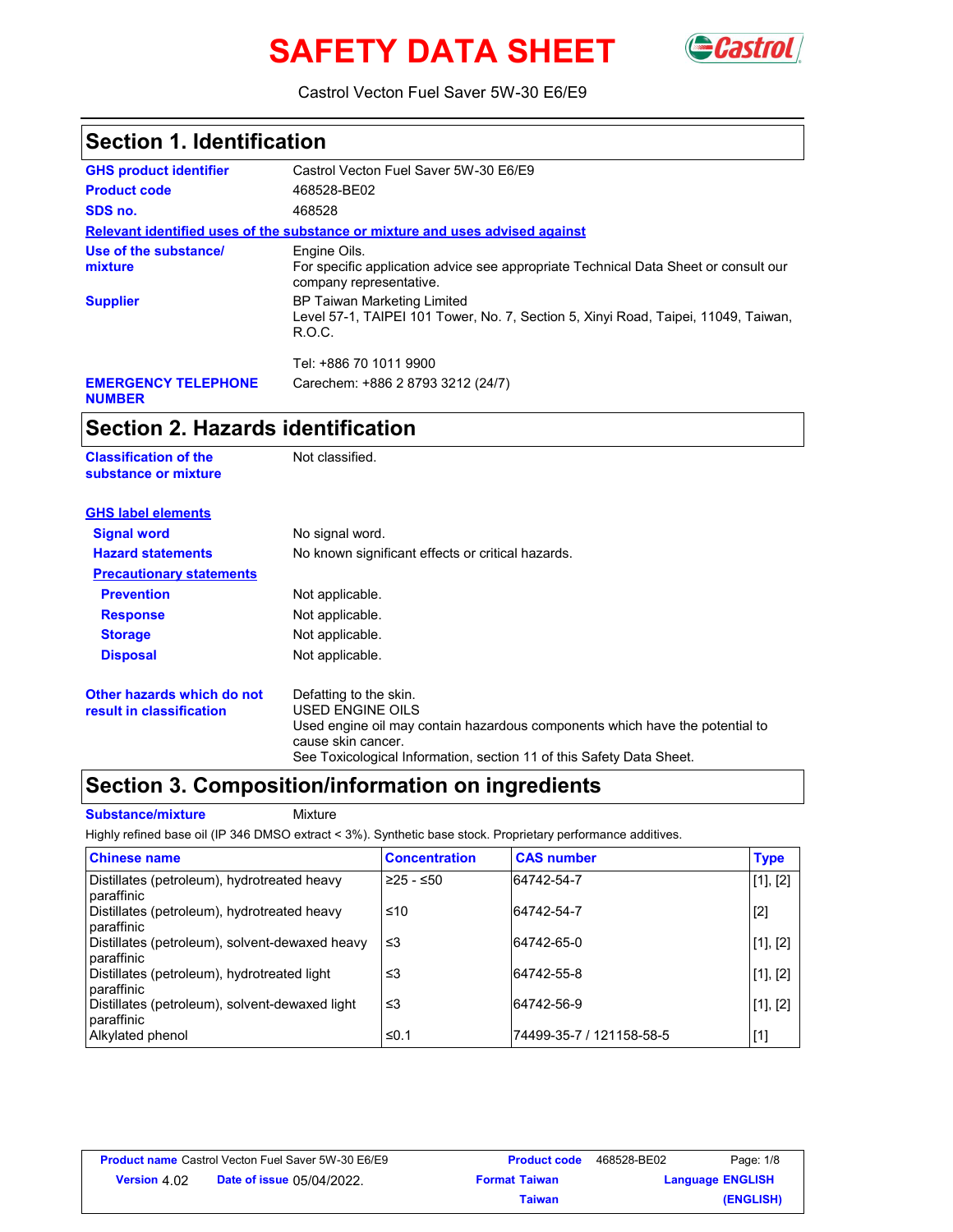### **Section 3. Composition/information on ingredients**

| 化學品名稱         | 濃度      | 化學文摘社登記號碼(CAS No.)       | 類型       |  |
|---------------|---------|--------------------------|----------|--|
| 氩化處理的重質蠟族石油餾分 | ${<}50$ | 64742-54-7               | [1], [2] |  |
| 氫化處理的重質蠟族石油餾分 |         | 64742-54-7               | LOJ      |  |
| 溶劑脫蠟重質蠟族石油餾分  |         | 64742-65-0               | [1], [2] |  |
| 氫化處理的輕質蠟族石油餾分 |         | 64742-55-8               | [1], [2] |  |
| 溶劑脫蠟輕質蠟族石油餾分  |         | 64742-56-9               | [1], [2] |  |
| 烷基化苯酚         | ≤∪.     | 74499-35-7 / 121158-58-5 | L+.      |  |

**There are no additional ingredients present which, within the current knowledge of the supplier and in the concentrations applicable, are classified as hazardous to health or the environment and hence require reporting in this section.**

#### **Type**

- [1] Substance classified with a health or environmental hazard
- [2] Substance with a workplace exposure limit
- [3] Toxic and concerned chemical substance
- [4] Additional disclosure due to company policy

**Occupational exposure limits, if available, are listed in Section 8.**

### **Section 4. First aid measures**

#### **Description of necessary first aid measures**

| <b>Inhalation</b>                                  | If inhaled, remove to fresh air. Get medical attention if symptoms occur.                                                                                                                                                               |
|----------------------------------------------------|-----------------------------------------------------------------------------------------------------------------------------------------------------------------------------------------------------------------------------------------|
| <b>Ingestion</b>                                   | Do not induce vomiting unless directed to do so by medical personnel. Get medical<br>attention if symptoms occur.                                                                                                                       |
| <b>Skin contact</b>                                | Wash skin thoroughly with soap and water or use recognised skin cleanser.<br>Remove contaminated clothing and shoes. Wash clothing before reuse. Clean<br>shoes thoroughly before reuse. Get medical attention if symptoms occur.       |
| Eye contact                                        | In case of contact, immediately flush eyes with plenty of water for at least 15 minutes.<br>Eyelids should be held away from the eyeball to ensure thorough rinsing. Check for<br>and remove any contact lenses. Get medical attention. |
| <b>Protection of first-aiders</b>                  | No action shall be taken involving any personal risk or without suitable training.                                                                                                                                                      |
| Most important symptoms/effects, acute and delayed |                                                                                                                                                                                                                                         |

See Section 11 for more detailed information on health effects and symptoms.

| Indication of immediate medical attention and special treatment needed, if necessary |                                                                                   |  |  |
|--------------------------------------------------------------------------------------|-----------------------------------------------------------------------------------|--|--|
| <b>Specific treatments</b>                                                           | No specific treatment.                                                            |  |  |
| <b>Notes to physician</b>                                                            | Treatment should in general be symptomatic and directed to relieving any effects. |  |  |

### **Section 5. Firefighting measures**

| <b>Extinguishing media</b>                               |                                                                                                                                                                                                   |
|----------------------------------------------------------|---------------------------------------------------------------------------------------------------------------------------------------------------------------------------------------------------|
| <b>Suitable extinguishing</b><br>media                   | In case of fire, use foam, dry chemical or carbon dioxide extinguisher or spray.                                                                                                                  |
| Unsuitable extinguishing<br>media                        | Do not use water jet.                                                                                                                                                                             |
| <b>Specific hazards arising</b><br>from the chemical     | In a fire or if heated, a pressure increase will occur and the container may burst.                                                                                                               |
| <b>Hazardous thermal</b><br>decomposition products       | Combustion products may include the following:<br>carbon oxides (CO, CO <sub>2</sub> ) (carbon monoxide, carbon dioxide)                                                                          |
| <b>Special protective actions</b><br>for fire-fighters   | No action shall be taken involving any personal risk or without suitable training.<br>Promptly isolate the scene by removing all persons from the vicinity of the incident if<br>there is a fire. |
| <b>Special protective</b><br>equipment for fire-fighters | Fire-fighters should wear positive pressure self-contained breathing apparatus<br>(SCBA) and full turnout gear.                                                                                   |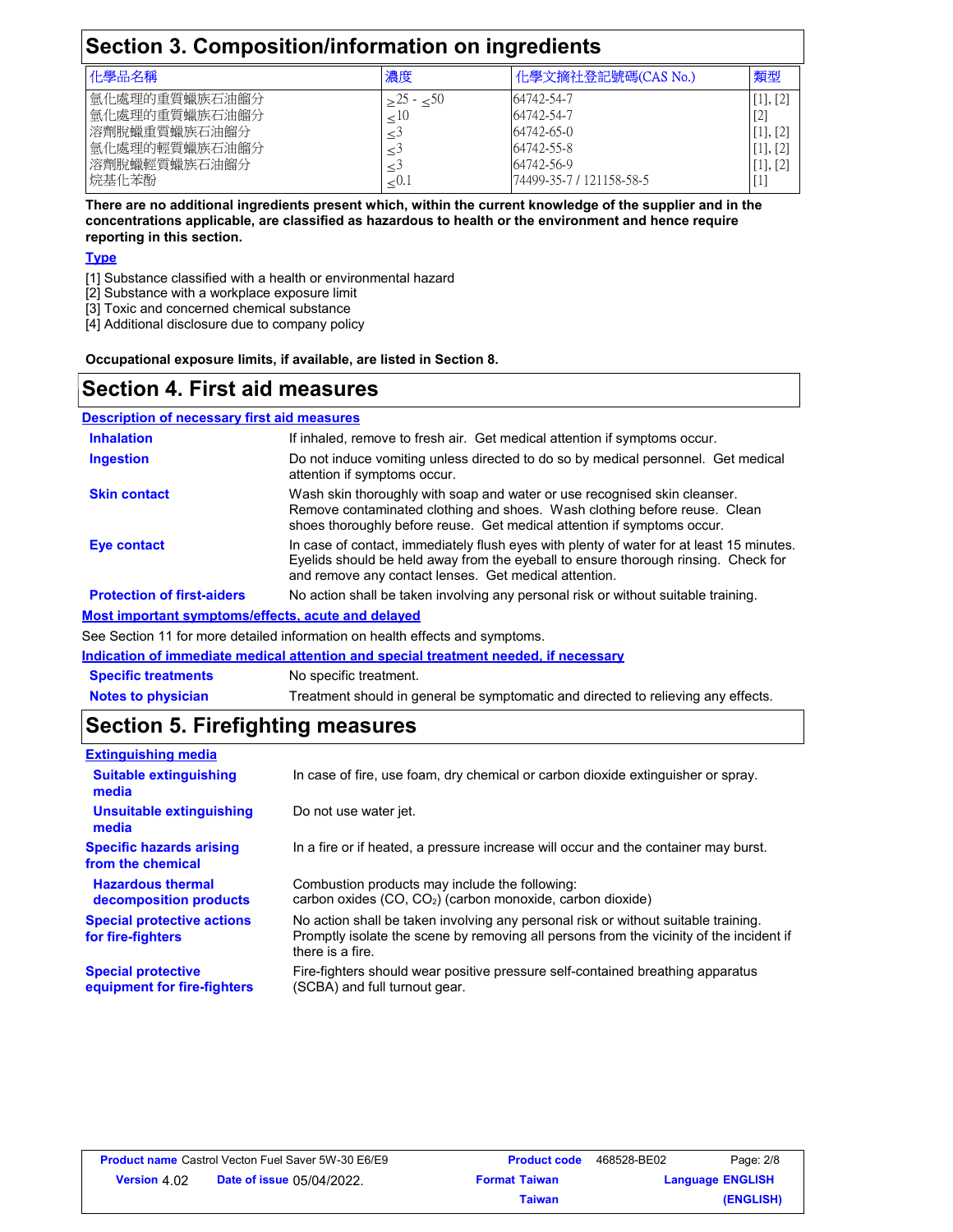### **Section 6. Accidental release measures**

| No action shall be taken involving any personal risk or without suitable training.<br>Evacuate surrounding areas. Keep unnecessary and unprotected personnel from<br>entering. Do not touch or walk through spilt material. Put on appropriate personal<br>protective equipment. Floors may be slippery; use care to avoid falling.                                                                |  |  |
|----------------------------------------------------------------------------------------------------------------------------------------------------------------------------------------------------------------------------------------------------------------------------------------------------------------------------------------------------------------------------------------------------|--|--|
| Avoid dispersal of spilt material and runoff and contact with soil, waterways, drains<br>and sewers. Inform the relevant authorities if the product has caused environmental<br>pollution (sewers, waterways, soil or air).                                                                                                                                                                        |  |  |
| <b>Methods and material for containment and cleaning up</b>                                                                                                                                                                                                                                                                                                                                        |  |  |
| Stop leak if without risk. Move containers from spill area. Absorb with an inert<br>material and place in an appropriate waste disposal container. Dispose of via a<br>licensed waste disposal contractor.                                                                                                                                                                                         |  |  |
| Stop leak if without risk. Move containers from spill area. Prevent entry into sewers,<br>water courses, basements or confined areas. Contain and collect spillage with non-<br>combustible, absorbent material e.g. sand, earth, vermiculite or diatomaceous earth<br>and place in container for disposal according to local regulations. Dispose of via a<br>licensed waste disposal contractor. |  |  |
|                                                                                                                                                                                                                                                                                                                                                                                                    |  |  |

### **Section 7. Handling and storage**

| <b>Precautions for safe handling</b>                                             |                                                                                                                                                                                                                                                                                                                                                                                                                                                                                                                                                                                                |
|----------------------------------------------------------------------------------|------------------------------------------------------------------------------------------------------------------------------------------------------------------------------------------------------------------------------------------------------------------------------------------------------------------------------------------------------------------------------------------------------------------------------------------------------------------------------------------------------------------------------------------------------------------------------------------------|
| <b>Protective measures</b>                                                       | Put on appropriate personal protective equipment (see Section 8).                                                                                                                                                                                                                                                                                                                                                                                                                                                                                                                              |
| <b>Advice on general</b><br>occupational hygiene                                 | Eating, drinking and smoking should be prohibited in areas where this material is<br>handled, stored and processed. Wash thoroughly after handling. Remove<br>contaminated clothing and protective equipment before entering eating areas. See<br>also Section 8 for additional information on hygiene measures.                                                                                                                                                                                                                                                                               |
| <b>Conditions for safe storage,</b><br>including any<br><i>incompatibilities</i> | Store in accordance with local regulations. Store in original container protected from<br>direct sunlight in a dry, cool and well-ventilated area, away from incompatible<br>materials (see Section 10) and food and drink. Keep container tightly closed and<br>sealed until ready for use. Store and use only in equipment/containers designed for<br>use with this product. Containers that have been opened must be carefully resealed<br>and kept upright to prevent leakage. Do not store in unlabelled containers. Use<br>appropriate containment to avoid environmental contamination. |
| <b>Not suitable</b>                                                              | Prolonged exposure to elevated temperature                                                                                                                                                                                                                                                                                                                                                                                                                                                                                                                                                     |

## **Section 8. Exposure controls/personal protection**

#### **Control parameters**

#### **Occupational exposure limits**

| <b>Ingredient name</b>                                    | <b>Exposure limits</b><br>TW Minstry of Labor, labor permissible<br>workplace exposure standards, allowable<br>concentration (Taiwan).<br>STEL: 10 mg/m <sup>3</sup> 15 minutes. Issued/<br>Revised: 1/2005 Form: Mist<br>TWA: 5 mg/m <sup>3</sup> 8 hours. Issued/Revised:<br>1/2005 Form: Mist |  |  |
|-----------------------------------------------------------|--------------------------------------------------------------------------------------------------------------------------------------------------------------------------------------------------------------------------------------------------------------------------------------------------|--|--|
| Distillates (petroleum), hydrotreated heavy paraffinic    |                                                                                                                                                                                                                                                                                                  |  |  |
| Distillates (petroleum), hydrotreated heavy paraffinic    | TW Minstry of Labor, labor permissible<br>workplace exposure standards, allowable<br>concentration (Taiwan).<br>STEL: 10 mg/m <sup>3</sup> 15 minutes. Issued/<br>Revised: 1/2005 Form: Mist<br>TWA: 5 mg/m <sup>3</sup> 8 hours. Issued/Revised:<br>1/2005 Form: Mist                           |  |  |
| Distillates (petroleum), solvent-dewaxed heavy paraffinic | TW Minstry of Labor, labor permissible<br>workplace exposure standards, allowable<br>concentration (Taiwan).<br>STEL: 10 mg/m <sup>3</sup> 15 minutes. Issued/<br>Revised: 1/2005 Form: Mist<br>TWA: 5 mg/m <sup>3</sup> 8 hours. Issued/Revised:<br>1/2005 Form: Mist                           |  |  |
| Distillates (petroleum), hydrotreated light paraffinic    | TW Minstry of Labor, labor permissible<br>workplace exposure standards, allowable<br>concentration (Taiwan).<br>STEL: 10 mg/m <sup>3</sup> 15 minutes. Issued/                                                                                                                                   |  |  |
| <b>Product name Castrol Vecton Fuel Saver 5W-30 E6/E9</b> | Product code 468528-BE02<br>Page: 3/8                                                                                                                                                                                                                                                            |  |  |
| Version 4.02<br>Date of issue 05/04/2022.                 | <b>Format Taiwan</b><br><b>Language ENGLISH</b>                                                                                                                                                                                                                                                  |  |  |
|                                                           | <b>Taiwan</b><br>(ENGLISH)                                                                                                                                                                                                                                                                       |  |  |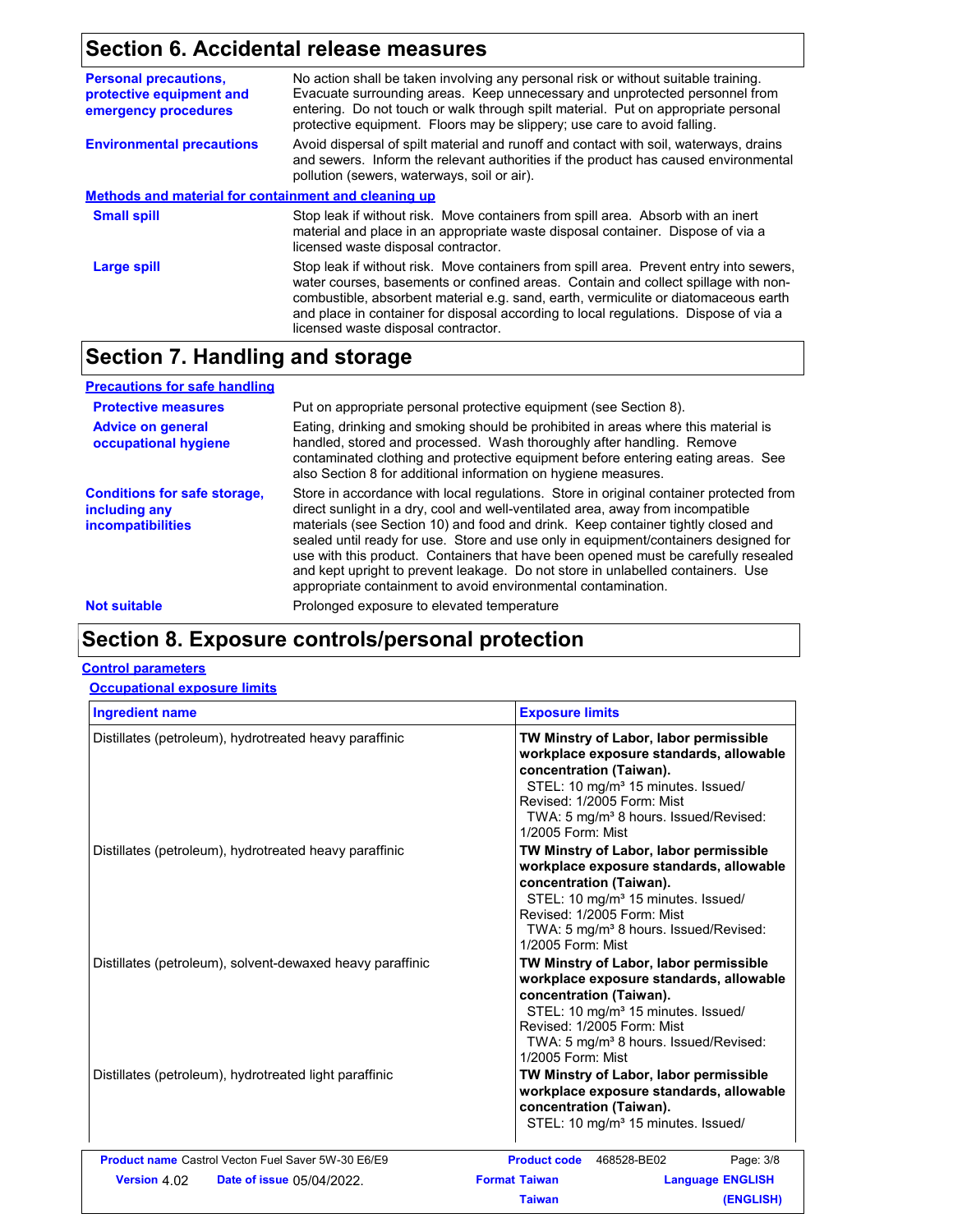|                                                           | Section 8. Exposure controls/personal protection                                                                                                         |                                                                                                                                                                                                                                                                                                                                                                                                                                                                                                                                                                                                                                                                                                                                                                                                                                                                                                                                                                 |  |  |
|-----------------------------------------------------------|----------------------------------------------------------------------------------------------------------------------------------------------------------|-----------------------------------------------------------------------------------------------------------------------------------------------------------------------------------------------------------------------------------------------------------------------------------------------------------------------------------------------------------------------------------------------------------------------------------------------------------------------------------------------------------------------------------------------------------------------------------------------------------------------------------------------------------------------------------------------------------------------------------------------------------------------------------------------------------------------------------------------------------------------------------------------------------------------------------------------------------------|--|--|
| Distillates (petroleum), solvent-dewaxed light paraffinic |                                                                                                                                                          | Revised: 1/2005 Form: Mist<br>TWA: 5 mg/m <sup>3</sup> 8 hours. Issued/Revised:<br>1/2005 Form: Mist<br>TW Minstry of Labor, labor permissible<br>workplace exposure standards, allowable<br>concentration (Taiwan).<br>STEL: 10 mg/m <sup>3</sup> 15 minutes. Issued/<br>Revised: 1/2005 Form: Mist<br>TWA: 5 mg/m <sup>3</sup> 8 hours. Issued/Revised:<br>1/2005 Form: Mist                                                                                                                                                                                                                                                                                                                                                                                                                                                                                                                                                                                  |  |  |
| <b>Recommended monitoring</b><br>procedures               | determination of hazardous substances will also be required.                                                                                             | If this product contains ingredients with exposure limits, personal, workplace<br>atmosphere or biological monitoring may be required to determine the effectiveness<br>of the ventilation or other control measures and/or the necessity to use respiratory<br>protective equipment. Reference should be made to appropriate monitoring<br>standards. Reference to national guidance documents for methods for the                                                                                                                                                                                                                                                                                                                                                                                                                                                                                                                                             |  |  |
| <b>Appropriate engineering</b><br>controls                | maintained.<br>organisation for standards.                                                                                                               | All activities involving chemicals should be assessed for their risks to health, to<br>ensure exposures are adequately controlled. Personal protective equipment should<br>only be considered after other forms of control measures (e.g. engineering controls)<br>have been suitably evaluated. Personal protective equipment should conform to<br>appropriate standards, be suitable for use, be kept in good condition and properly<br>Your supplier of personal protective equipment should be consulted for advice on<br>selection and appropriate standards. For further information contact your national<br>Provide exhaust ventilation or other engineering controls to keep the relevant<br>airborne concentrations below their respective occupational exposure limits.<br>The final choice of protective equipment will depend upon a risk assessment. It is<br>important to ensure that all items of personal protective equipment are compatible. |  |  |
| <b>Environmental exposure</b><br>controls                 | will be necessary to reduce emissions to acceptable levels.                                                                                              | Emissions from ventilation or work process equipment should be checked to ensure<br>they comply with the requirements of environmental protection legislation. In some<br>cases, fume scrubbers, filters or engineering modifications to the process equipment                                                                                                                                                                                                                                                                                                                                                                                                                                                                                                                                                                                                                                                                                                  |  |  |
| <b>Individual protection measures</b>                     |                                                                                                                                                          |                                                                                                                                                                                                                                                                                                                                                                                                                                                                                                                                                                                                                                                                                                                                                                                                                                                                                                                                                                 |  |  |
| <b>Hygiene measures</b>                                   | safety showers are close to the workstation location.                                                                                                    | Wash hands, forearms and face thoroughly after handling chemical products, before<br>eating, smoking and using the lavatory and at the end of the working period.<br>Appropriate techniques should be used to remove potentially contaminated clothing.<br>Wash contaminated clothing before reusing. Ensure that eyewash stations and                                                                                                                                                                                                                                                                                                                                                                                                                                                                                                                                                                                                                          |  |  |
| <b>Eye protection</b>                                     | Safety glasses with side shields.                                                                                                                        |                                                                                                                                                                                                                                                                                                                                                                                                                                                                                                                                                                                                                                                                                                                                                                                                                                                                                                                                                                 |  |  |
| <b>Skin protection</b>                                    |                                                                                                                                                          |                                                                                                                                                                                                                                                                                                                                                                                                                                                                                                                                                                                                                                                                                                                                                                                                                                                                                                                                                                 |  |  |
| <b>Hand protection</b>                                    | working conditions.                                                                                                                                      | Wear protective gloves if prolonged or repeated contact is likely. Wear chemical<br>resistant gloves. Recommended: Nitrile gloves. The correct choice of protective<br>gloves depends upon the chemicals being handled, the conditions of work and use,<br>and the condition of the gloves (even the best chemically resistant glove will break<br>down after repeated chemical exposures). Most gloves provide only a short time of<br>protection before they must be discarded and replaced. Because specific work<br>environments and material handling practices vary, safety procedures should be<br>developed for each intended application. Gloves should therefore be chosen in<br>consultation with the supplier/manufacturer and with a full assessment of the                                                                                                                                                                                        |  |  |
| <b>Body protection</b>                                    | Use of protective clothing is good industrial practice.<br>before handling this product.<br>and/or impervious chemical suits and boots will be required. | Personal protective equipment for the body should be selected based on the task<br>being performed and the risks involved and should be approved by a specialist<br>Cotton or polyester/cotton overalls will only provide protection against light<br>superficial contamination that will not soak through to the skin. Overalls should be<br>laundered on a regular basis. When the risk of skin exposure is high (e.g. when<br>cleaning up spillages or if there is a risk of splashing) then chemical resistant aprons                                                                                                                                                                                                                                                                                                                                                                                                                                       |  |  |
| <b>Other skin protection</b>                              | approved by a specialist before handling this product.                                                                                                   | Appropriate footwear and any additional skin protection measures should be<br>selected based on the task being performed and the risks involved and should be                                                                                                                                                                                                                                                                                                                                                                                                                                                                                                                                                                                                                                                                                                                                                                                                   |  |  |

| <b>Product name Castrol Vecton Fuel Saver 5W-30 E6/E9</b> |  | <b>Product code</b>  | 468528-BE02 | Page: 4/8               |
|-----------------------------------------------------------|--|----------------------|-------------|-------------------------|
| <b>Date of issue 05/04/2022.</b><br><b>Version 4.02</b>   |  | <b>Format Taiwan</b> |             | <b>Language ENGLISH</b> |
|                                                           |  | Taiwan               |             | (ENGLISH)               |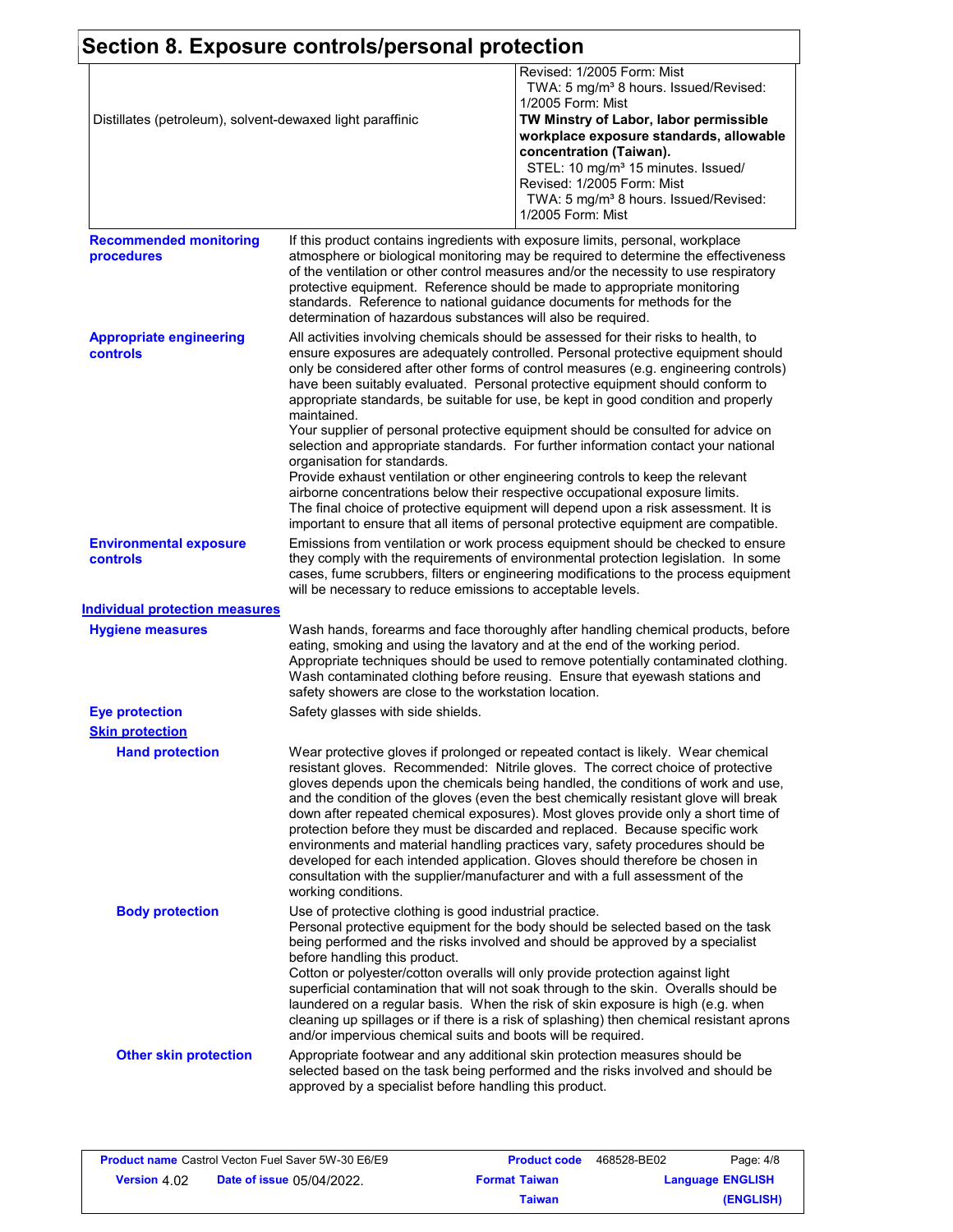### **Section 8. Exposure controls/personal protection**

**Respiratory protection**

In case of insufficient ventilation, wear suitable respiratory equipment. The correct choice of respiratory protection depends upon the chemicals being handled, the conditions of work and use, and the condition of the respiratory equipment. Safety procedures should be developed for each intended application. Respiratory protection equipment should therefore be chosen in consultation with the supplier/manufacturer and with a full assessment of the working conditions.

### **Section 9. Physical and chemical properties**

The conditions of measurement of all properties are at standard temperature and pressure unless otherwise indicated.

| <b>Appearance</b>                                                 |                                                                                                                                                |
|-------------------------------------------------------------------|------------------------------------------------------------------------------------------------------------------------------------------------|
| <b>Physical state</b>                                             | Liquid.                                                                                                                                        |
| <b>Colour</b>                                                     | Amber. [Light]                                                                                                                                 |
| <b>Odour</b>                                                      | Not available.                                                                                                                                 |
| <b>Odour threshold</b>                                            | Not available.                                                                                                                                 |
| рH                                                                | Not applicable.                                                                                                                                |
| <b>Melting point/freezing point</b>                               | Not available.                                                                                                                                 |
| <b>Boiling point, initial boiling</b><br>point, and boiling range | Not available.                                                                                                                                 |
| <b>Drop Point</b>                                                 | Not available.                                                                                                                                 |
| <b>Flash point</b>                                                | Closed cup: 199°C (390.2°F) [Pensky-Martens]<br>Open cup: 228°C (442.4°F) [Cleveland]                                                          |
| <b>Evaporation rate</b>                                           | Not available.                                                                                                                                 |
| <b>Flammability</b>                                               | Not available.                                                                                                                                 |
|                                                                   | Not applicable. Based on - Physical state                                                                                                      |
| Lower and upper explosion<br>limit/flammability limit             | Not available.                                                                                                                                 |
| <b>Vapour pressure</b>                                            | Not available.                                                                                                                                 |
| <b>Relative vapour density</b>                                    | Not available.                                                                                                                                 |
| <b>Relative density</b>                                           | Not available.                                                                                                                                 |
| <b>Density</b>                                                    | <1000 kg/m <sup>3</sup> (<1 g/cm <sup>3</sup> ) at 15 <sup>°</sup> C                                                                           |
| <b>Solubility</b>                                                 | insoluble in water.                                                                                                                            |
| <b>Partition coefficient: n-</b><br>octanol/water                 | Not available.                                                                                                                                 |
| <b>Auto-ignition temperature</b>                                  | Not available.                                                                                                                                 |
| <b>Decomposition temperature</b>                                  | Not available.                                                                                                                                 |
| <b>Viscosity</b>                                                  | Kinematic: 69.47 mm <sup>2</sup> /s (69.47 cSt) at 40 $^{\circ}$ C<br>Kinematic: 11.5 to 12.29 mm <sup>2</sup> /s (11.5 to 12.29 cSt) at 100°C |
| Provided a contractor and action                                  |                                                                                                                                                |

#### **Particle characteristics Median particle size**

### **Section 10. Stability and reactivity**

| <b>Reactivity</b>                            | No specific test data available for this product. Refer to Conditions to avoid and<br>Incompatible materials for additional information.                                |
|----------------------------------------------|-------------------------------------------------------------------------------------------------------------------------------------------------------------------------|
| <b>Chemical stability</b>                    | The product is stable.                                                                                                                                                  |
| <b>Possibility of hazardous</b><br>reactions | Under normal conditions of storage and use, hazardous reactions will not occur.<br>Under normal conditions of storage and use, hazardous polymerisation will not occur. |
| <b>Conditions to avoid</b>                   | Avoid all possible sources of ignition (spark or flame).                                                                                                                |
| Incompatible materials                       | Reactive or incompatible with the following materials: oxidising materials.                                                                                             |
| <b>Hazardous decomposition</b><br>products   | Under normal conditions of storage and use, hazardous decomposition products<br>should not be produced.                                                                 |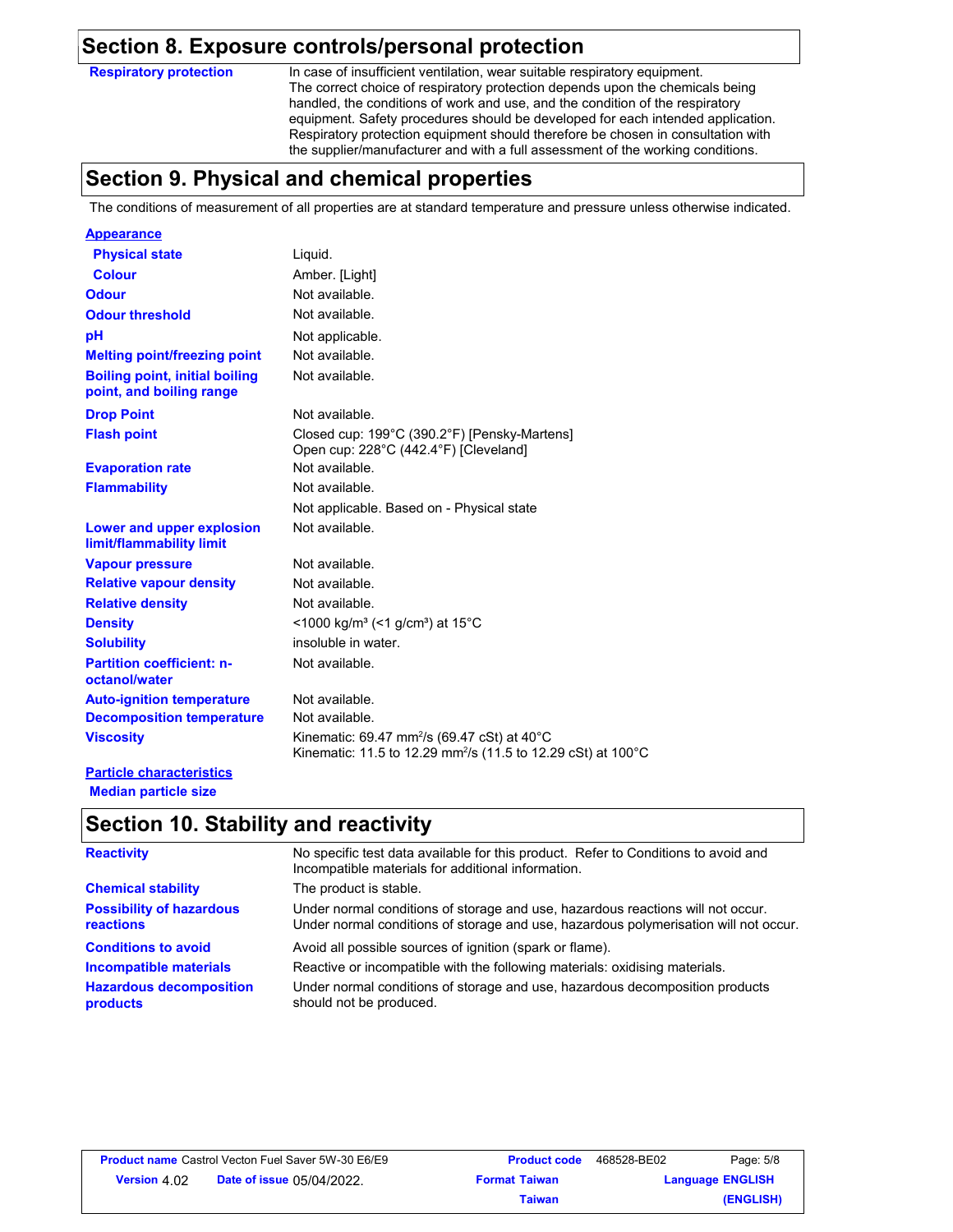### **Section 11. Toxicological information**

#### **Information on toxicological effects**

| <b>Aspiration hazard</b>                                                                                                                                                                                                                   |                                                                                            |                                                                                                                                                                                                                                                                                                                                        |  |
|--------------------------------------------------------------------------------------------------------------------------------------------------------------------------------------------------------------------------------------------|--------------------------------------------------------------------------------------------|----------------------------------------------------------------------------------------------------------------------------------------------------------------------------------------------------------------------------------------------------------------------------------------------------------------------------------------|--|
| <b>Name</b>                                                                                                                                                                                                                                |                                                                                            | <b>Result</b>                                                                                                                                                                                                                                                                                                                          |  |
| Distillates (petroleum), hydrotreated heavy paraffinic<br>Distillates (petroleum), solvent-dewaxed heavy paraffinic<br>Distillates (petroleum), hydrotreated light paraffinic<br>Distillates (petroleum), solvent-dewaxed light paraffinic |                                                                                            | <b>ASPIRATION HAZARD - Category 1</b><br><b>ASPIRATION HAZARD - Category 1</b><br><b>ASPIRATION HAZARD - Category 1</b><br><b>ASPIRATION HAZARD - Category 1</b>                                                                                                                                                                       |  |
| <b>Information on likely routes</b><br>of exposure                                                                                                                                                                                         | Routes of entry anticipated: Dermal, Inhalation.                                           |                                                                                                                                                                                                                                                                                                                                        |  |
| <b>Potential acute health effects</b>                                                                                                                                                                                                      |                                                                                            |                                                                                                                                                                                                                                                                                                                                        |  |
| Eye contact                                                                                                                                                                                                                                | No known significant effects or critical hazards.                                          |                                                                                                                                                                                                                                                                                                                                        |  |
| <b>Inhalation</b>                                                                                                                                                                                                                          | vapour pressure.                                                                           | Vapour inhalation under ambient conditions is not normally a problem due to low                                                                                                                                                                                                                                                        |  |
| <b>Skin contact</b>                                                                                                                                                                                                                        | Defatting to the skin. May cause skin dryness and irritation.                              |                                                                                                                                                                                                                                                                                                                                        |  |
| <b>Ingestion</b>                                                                                                                                                                                                                           | No known significant effects or critical hazards.                                          |                                                                                                                                                                                                                                                                                                                                        |  |
|                                                                                                                                                                                                                                            | Symptoms related to the physical, chemical and toxicological characteristics               |                                                                                                                                                                                                                                                                                                                                        |  |
| Eye contact                                                                                                                                                                                                                                | No specific data.                                                                          |                                                                                                                                                                                                                                                                                                                                        |  |
| <b>Inhalation</b>                                                                                                                                                                                                                          | No specific data.                                                                          |                                                                                                                                                                                                                                                                                                                                        |  |
| <b>Skin contact</b>                                                                                                                                                                                                                        | Adverse symptoms may include the following:<br>irritation<br>dryness<br>cracking           |                                                                                                                                                                                                                                                                                                                                        |  |
| <b>Ingestion</b>                                                                                                                                                                                                                           | No specific data.                                                                          |                                                                                                                                                                                                                                                                                                                                        |  |
|                                                                                                                                                                                                                                            | Delayed and immediate effects as well as chronic effects from short and long-term exposure |                                                                                                                                                                                                                                                                                                                                        |  |
| <b>Eye contact</b>                                                                                                                                                                                                                         |                                                                                            | Potential risk of transient stinging or redness if accidental eye contact occurs.                                                                                                                                                                                                                                                      |  |
| <b>Inhalation</b>                                                                                                                                                                                                                          | of the respiratory tract.                                                                  | Overexposure to the inhalation of airborne droplets or aerosols may cause irritation                                                                                                                                                                                                                                                   |  |
| <b>Skin contact</b>                                                                                                                                                                                                                        | or dermatitis.                                                                             | Prolonged or repeated contact can defat the skin and lead to irritation, cracking and/                                                                                                                                                                                                                                                 |  |
| <b>Ingestion</b>                                                                                                                                                                                                                           | Ingestion of large quantities may cause nausea and diarrhoea.                              |                                                                                                                                                                                                                                                                                                                                        |  |
| <b>Potential chronic health effects</b>                                                                                                                                                                                                    |                                                                                            |                                                                                                                                                                                                                                                                                                                                        |  |
| General                                                                                                                                                                                                                                    | USED ENGINE OILS<br>high standard of personal hygiene maintained.                          | Combustion products resulting from the operation of internal combustion engines<br>contaminate engine oils during use. Used engine oil may contain hazardous<br>components which have the potential to cause skin cancer. Frequent or prolonged<br>contact with all types and makes of used engine oil must therefore be avoided and a |  |
| <b>Carcinogenicity</b>                                                                                                                                                                                                                     | No known significant effects or critical hazards.                                          |                                                                                                                                                                                                                                                                                                                                        |  |
| <b>Mutagenicity</b>                                                                                                                                                                                                                        | No known significant effects or critical hazards.                                          |                                                                                                                                                                                                                                                                                                                                        |  |
| <b>Teratogenicity</b>                                                                                                                                                                                                                      | No known significant effects or critical hazards.                                          |                                                                                                                                                                                                                                                                                                                                        |  |
|                                                                                                                                                                                                                                            |                                                                                            |                                                                                                                                                                                                                                                                                                                                        |  |
| <b>Developmental effects</b>                                                                                                                                                                                                               | No known significant effects or critical hazards.                                          |                                                                                                                                                                                                                                                                                                                                        |  |

### **Section 12. Ecological information**

**Environmental effects** No known significant effects or critical hazards.

#### **Persistence and degradability**

Partially biodegradable.

#### **Bioaccumulative potential**

This product is not expected to bioaccumulate through food chains in the environment.

#### **Mobility in soil**

**Soil/water partition coefficient (KOC)**

Not available.

**Mobility** Spillages may penetrate the soil causing ground water contamination.

|                     | <b>Product name</b> Castrol Vecton Fuel Saver 5W-30 E6/E9 | <b>Product code</b>  | 468528-BE02 | Page: 6/8               |
|---------------------|-----------------------------------------------------------|----------------------|-------------|-------------------------|
| <b>Version 4.02</b> | <b>Date of issue 05/04/2022.</b>                          | <b>Format Taiwan</b> |             | <b>Language ENGLISH</b> |
|                     |                                                           | Taiwan               |             | (ENGLISH)               |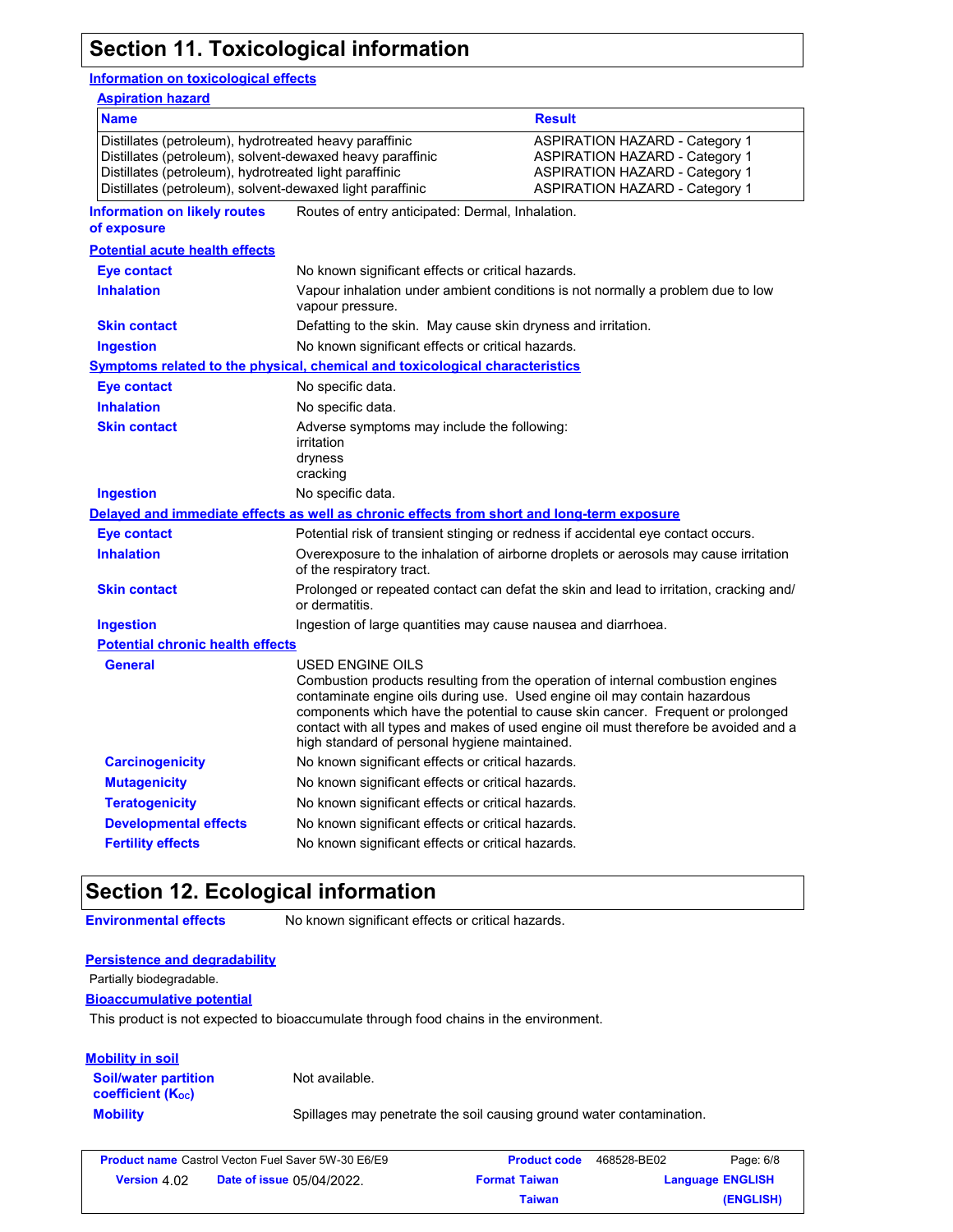### **Section 12. Ecological information**

**Other ecological information** Spills may form a film on water surfaces causing physical damage to organisms. Oxygen transfer could also be impaired.

### **Section 13. Disposal considerations**

**Disposal methods**

The generation of waste should be avoided or minimised wherever possible. Significant quantities of waste product residues should not be disposed of via the foul sewer but processed in a suitable effluent treatment plant. Dispose of surplus and non-recyclable products via a licensed waste disposal contractor. Disposal of this product, solutions and any by-products should at all times comply with the requirements of environmental protection and waste disposal legislation and any regional local authority requirements. Waste packaging should be recycled. Incineration or landfill should only be considered when recycling is not feasible. This material and its container must be disposed of in a safe way. Empty containers or liners may retain some product residues. Avoid dispersal of spilt material and runoff and contact with soil, waterways, drains and sewers.

### **Section 14. Transport information**

|                                      | <b>IMDG</b>              | <b>IATA</b>              |
|--------------------------------------|--------------------------|--------------------------|
| <b>UN number</b>                     | Not regulated.           | Not regulated.           |
| <b>UN proper</b><br>shipping name    | -                        | $\overline{\phantom{a}}$ |
| <b>Transport hazard</b><br>class(es) | $\overline{\phantom{a}}$ | ٠                        |
| <b>Packing group</b>                 | $\overline{\phantom{a}}$ | -                        |
| <b>Environmental</b><br>hazards      | No.                      | No.                      |
| <b>Additional</b><br>information     |                          | -                        |

**Special precautions for user** Not available.

### **Section 15. Regulatory information**

Not applicable.

#### **TCCSCA List of concerned chemicals**

Not applicable.

### **OSHA Article 29** None of the components are listed.

**Stockholm Convention on Persistent Organic Pollutants** 

**OSHA Article 30** None of the components are listed.

**Montreal Protocol**

| <b>Ingredient name</b> | <b>Status</b> |
|------------------------|---------------|
| Not listed.            |               |

| Ingredient name                                             | List name | <b>Status</b> |
|-------------------------------------------------------------|-----------|---------------|
| Not listed.                                                 |           |               |
| <b>Rotterdam Convention on Prior Informed Consent (PIC)</b> |           |               |

| <b>Ingredient name</b> | <b>Status</b> |
|------------------------|---------------|
| Not listed.            |               |

**Regulation according to other foreign laws**

| <b>Product name</b> Castrol Vecton Fuel Saver 5W-30 E6/E9 |                                  | <b>Product code</b>  | 468528-BE02 | Page: 7/8               |
|-----------------------------------------------------------|----------------------------------|----------------------|-------------|-------------------------|
| <b>Version 4.02</b>                                       | <b>Date of issue 05/04/2022.</b> | <b>Format Taiwan</b> |             | <b>Language ENGLISH</b> |
|                                                           |                                  | Taiwan               |             | (ENGLISH)               |